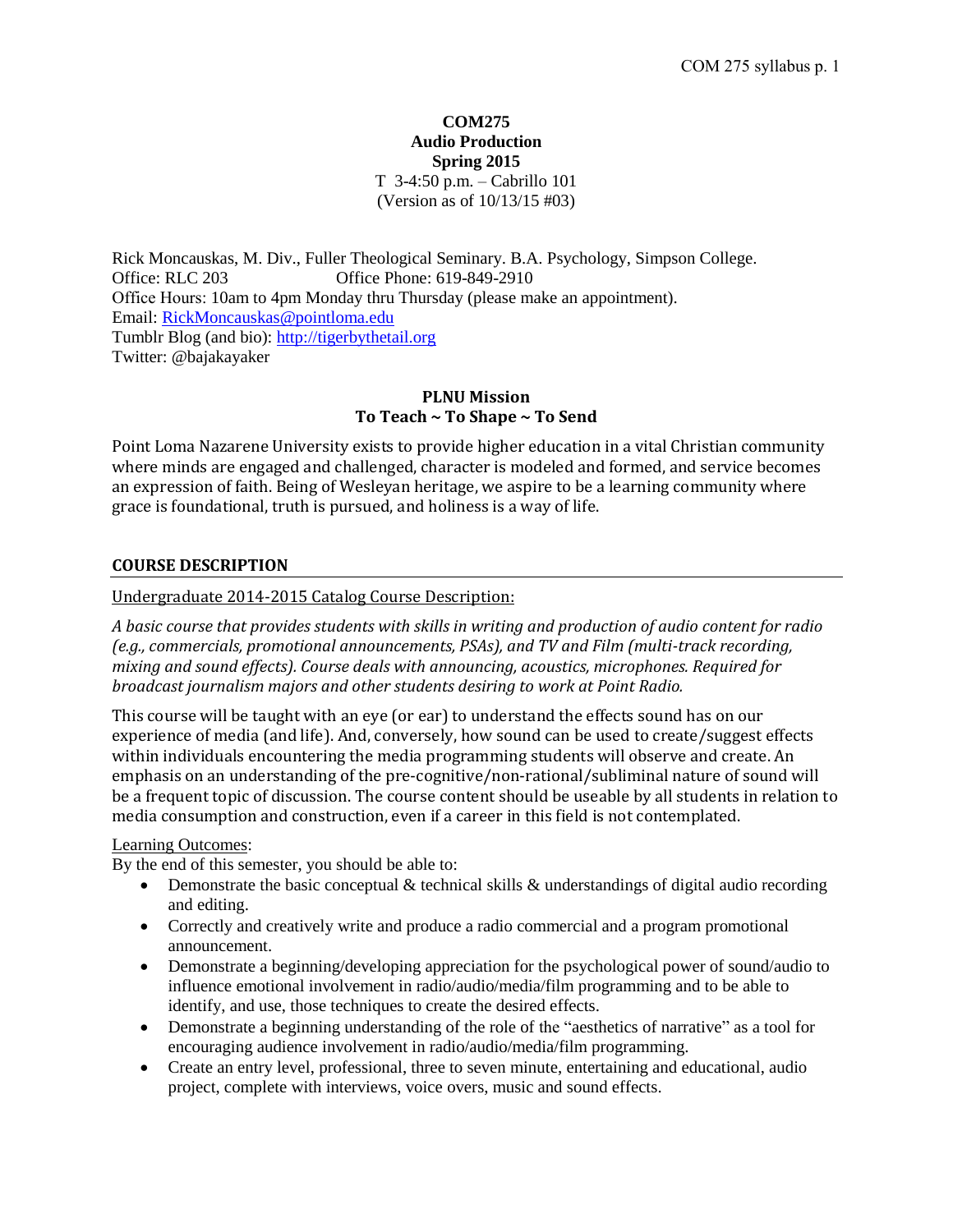# Required Text:

Alten, S. R. (2012) First Edition. *Working with Audio*. Belmont, CA: Wadsworth.

# Course Requirements:

- All assignments must be uploaded to Canvas before the beginning of class on the date indicated in the syllabus. Audio projects must be correctly exported in MP3 format from Audition for uploading to Canvas. Assignments that are late or submitted in any other manner or format than MP3 will not be accepted and will receive zero points.
- Three editing workstations, mics and headsets are available for your use. Because audio workstations are shared with other classes, plan ahead and schedule production and editing time early. Editing stations are only available at posted days and times that coincide with the days and times the TV studio is open, which is limited by when the library is open. The inability to secure equipment or editing time due to lack of planning is not an excuse for not completing an assignment. Portable digital audio recorders are also available for check-out from the TV studio. Use the sign-up sheets on the bulletin board in the hallway outside Point Radio for scheduling editing time and for reserving mics, headsets and portable recorders.
- All students must use Adobe Audition to complete assignments in this class. Demonstrating competency in this program is part of your grade. Using other equipment is not permitted and puts the quality of your productions and your grade at risk.
- Students are expected to complete assigned readings by the dates they are due and to be prepared to discuss and/or present on those topics in class. Reading quizzes will be given randomly throughout the semester.
- Production projects may be played during class for discussion. Comments directed toward the producer should be constructive and given in a courteous manner.
- Projects are to be completed by the individual student unless indicated otherwise. Grades for projects that require teamwork will be given to the entire team.
- Students must take both exams at the days and times listed in the syllabus.

Point Radio Participation:

- All students in this course will participate in a weekly commitment to the operation of Point Radio. Time cards listing the completion of those duties are due each week. You must complete the time card by Friday of each week to receive Point Radio participation credit for that week. This is an honor system, so be accurate in your hours reported. Students who report time that they did not actually work will receive a failing grade for this class. A time card for each student is located in the Point Radio studio. You are expected to start on time, end on time and keep the Point Radio "clock."
- Students have the sole responsibility for their commitments to the campus radio station and will face significant penalties when those obligations are not met. On-air shifts must be covered even if the person cannot be there due to illness or extenuating circumstances. You must provide me with documentation for missing an air shift due to illness or emergency.
	- The student MAY switch duties with another person in the class. However, this must be arranged a minimum of 48 hours in advance and the Point Radio manager (not the professor) must be notified of the change prior to the person's air shift or other responsibility.
	- News personnel carry the same responsibilities as on-air personalities. News copy is printed to the Point Radio printer each morning. Contact the news director before noon if you cannot participate in your air shift due to illness or emergency situation.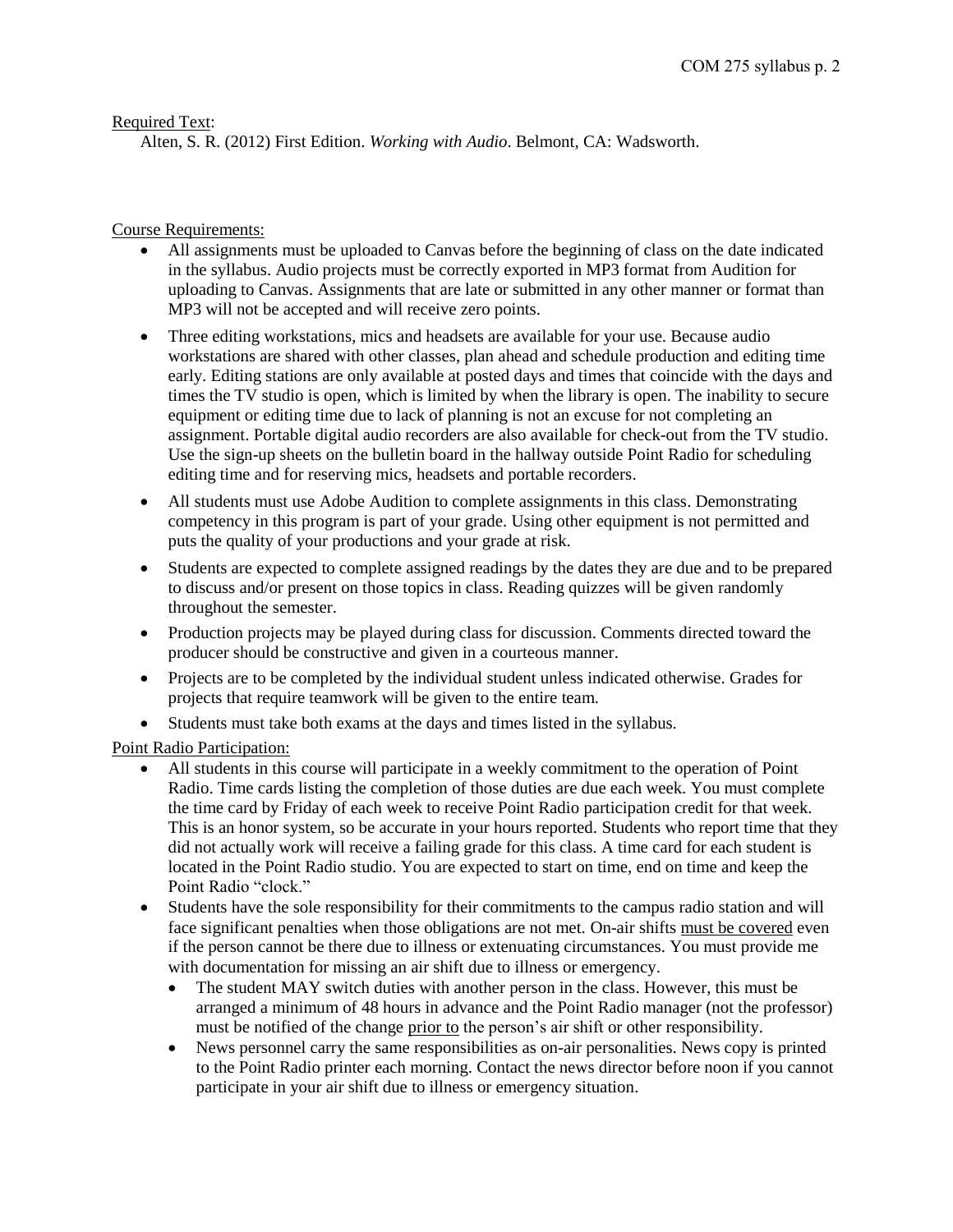- Failure to cover air shifts without a documented excuse will result in a penalty of 10% off the student's final course grade for each incident.
- In addition to on-air work, students in this class will be asked to assist with Point Radio events. Failure to follow through on these commitments will result in a deduction of 30 Point Radio participation points.

### Attendance:

- Attendance will be taken in all classes. As noted in the university catalog, students who miss 10% of class sessions (that means 1.5 sessions) will be reported to the Vice Provost of Academic Administration. Missing 20% of class sessions will result in the student being de-enrolled from this course. This rule will be strictly enforced.
- The communication industry is time sensitive. Professionals in this business succeed or fail depending on their ability to meet deadlines and follow through on commitments. Now is an excellent time to develop good habits. With this in mind, students are expected to be on time to class. Entering the room after class has started is disruptive to other students and to the continuity of the session. Attendance is taken promptly at the time class is scheduled to begin. If you are not in class when attendance is taken, you will be counted as absent unless you see me personally at the end of class. Students who are chronically late may be asked to withdraw the class.
- Attendance in class means that you are fully attending to the course. Students, who choose to read the paper, use their cell phone, engage in irrelevant and disruptive conversations, study for their next class, etc… will be counted as absent for that day. There are no exceptions to this policy, so please do not ask.
- In the event that you miss class, will be expected to get notes, handouts, and assignments from someone in class. **Do NOT ask the professor for notes.** You are responsible for missed material and should try to make a friend or two in this class that you can count on.
- It is the student's responsibility to maintain his or her class schedule. Should the need arise to drop this course (personal emergencies, poor performance, etc.), the student has the responsibility to follow through (provided the drop date meets the stated calendar deadline established by the university), not the instructor. Simply ceasing to attend this course or failing to follow through to arrange for a change of registration (drop/add) may result in a grade of F on the official transcript.

## Technology Policy

Students are permitted to use laptop computers during class, but only for course-related activities. Cell phones are not allowed during class. Put cell phones completely away – off the desk – for the entire class session. Do not be surprised if I ask you to remove the phone from your desk. Making audio or video recordings of class sessions are not allowed (except as directed by the instructor). Students may not mass distribute course content in any form without permission of the instructor.

#### Notice to Students with Disabilities

While all students are expected to meet the minimum academic standards for completion of this course as established by the instructor, students with disabilities may require academic accommodations. At Point Loma Nazarene University, students requesting academic accommodations must file documentation with the Disability Resource Center (DRC), located in the Bond Academic Center. Once the student files documentation, the Disability Resource Center will contact the student's instructors and provide written recommendations for reasonable and appropriate accommodations to meet the individual learning needs of the student. This policy assists the University in its commitment to full compliance with Section 504 of the Rehabilitation Act of 1973, the Americans with Disabilities (ADA) Act of 1990, and ADA Amendments Act of 2008, all of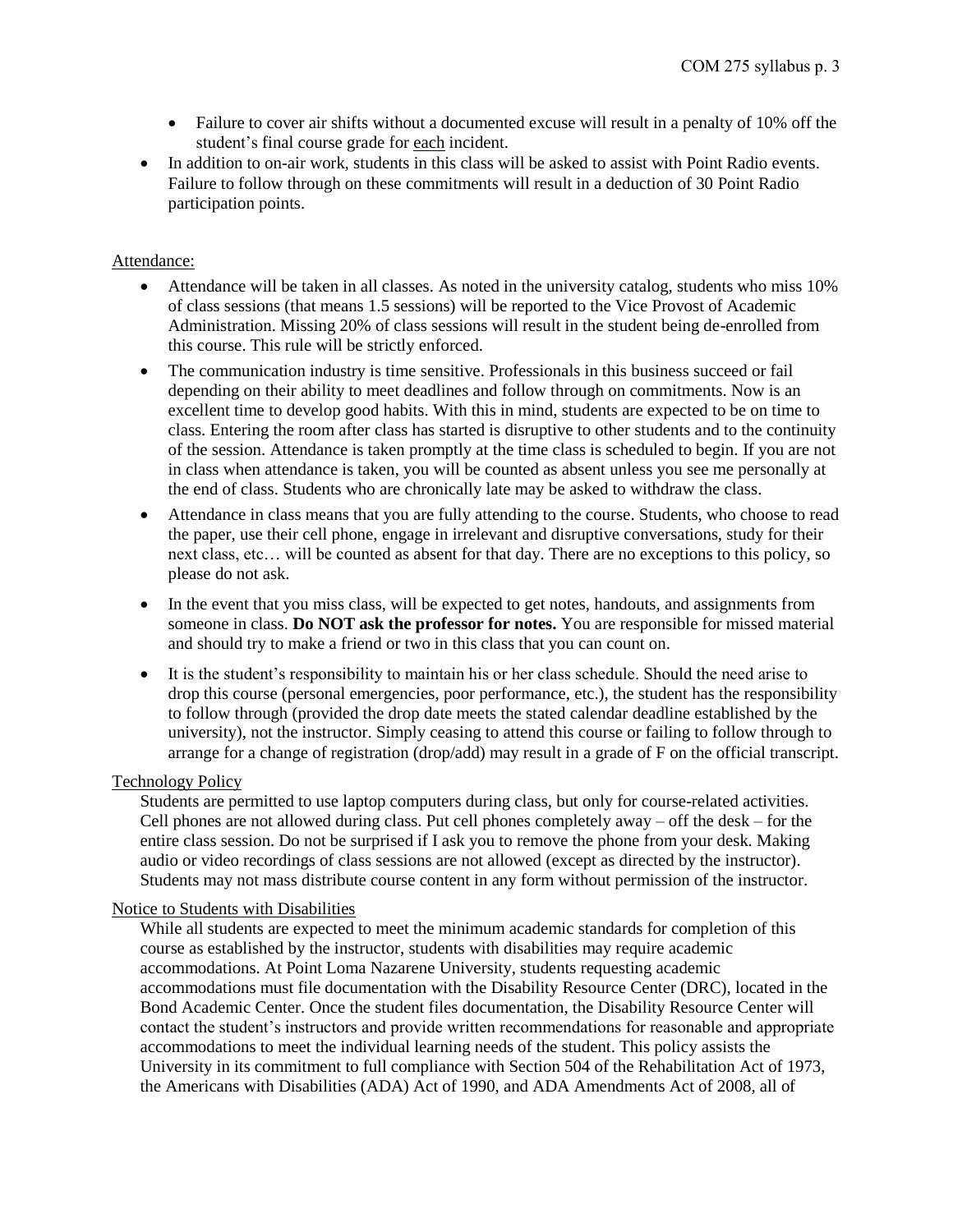which prohibit discrimination against students with disabilities and guarantees all qualified students equal access to and benefits of PLNU programs and activities.

#### Academic Dishonesty

Students should demonstrate academic honesty by doing original work and by giving appropriate credit to the ideas of others. As stated in the university catalog, "Academic dishonesty is the act of presenting information, ideas, and/or concepts as one's own when in reality they are the results of another person's creativity and effort. Such acts include plagiarism, copying of class assignments, and copying or other fraudulent behavior on examinations. Essentially, if you turn in work that is another person's work, without giving credit to the original person, it is plagiarism and is punishable by an automatic failing grade in this class (see PLNU's Academic Policies for more details).

#### FERPA Policy

In compliance with federal law, neither PLNU student ID nor social security number should be used in publicly posted grades or returned sets of assignments without student written permission. This class will meet the federal requirements by distributing all grades and papers individually. Also in compliance with FERPA, you will be the only person given information about your progress in this class unless you have designated others to receive it in the "Information Release" section of the student portal. See Policy Statements in the undergrad student catalog.

#### Changes to Syllabus:

The instructor reserves the right to make amendments, additions or deletions to this syllabus. It is each student's responsibility to stay current and be aware of any changes.

#### Official Means of Communication:

The official means of communication at Point Loma Nazarene University is email. Your communications MAY be informally done using texting or other methods, but those are not official. If you must communicate with the professor concerning class attendance, grading, projects, policies or any other serious school business topic you must do it by email. Other methods are NOT official.

#### Grading

Grades are based on a percentage system. This enables students to keep track of their total score and to estimate their grade at any point in the semester. You can access Canvas at any time and see where you stand vis-à-vis your progress in the class (after papers have been graded and totals have been posted, of course).

| <b>Total</b>                             | 100%  |
|------------------------------------------|-------|
| Exam #2                                  | 12.5% |
| Exam #1                                  | 12.5% |
| Reading quizzes                          | 10%   |
| Attendance & Point Radio participation   | 15%   |
| Assignments (points as listed in course) | 50%   |

## **FINAL EXAMINATION POLICY**

Successful completion of this class requires taking the final examination **on its scheduled day**. The final examination schedule is posted on the [Class Schedules](http://www.pointloma.edu/experience/academics/class-schedules) site. No requests for early examinations or alternative days will be approved.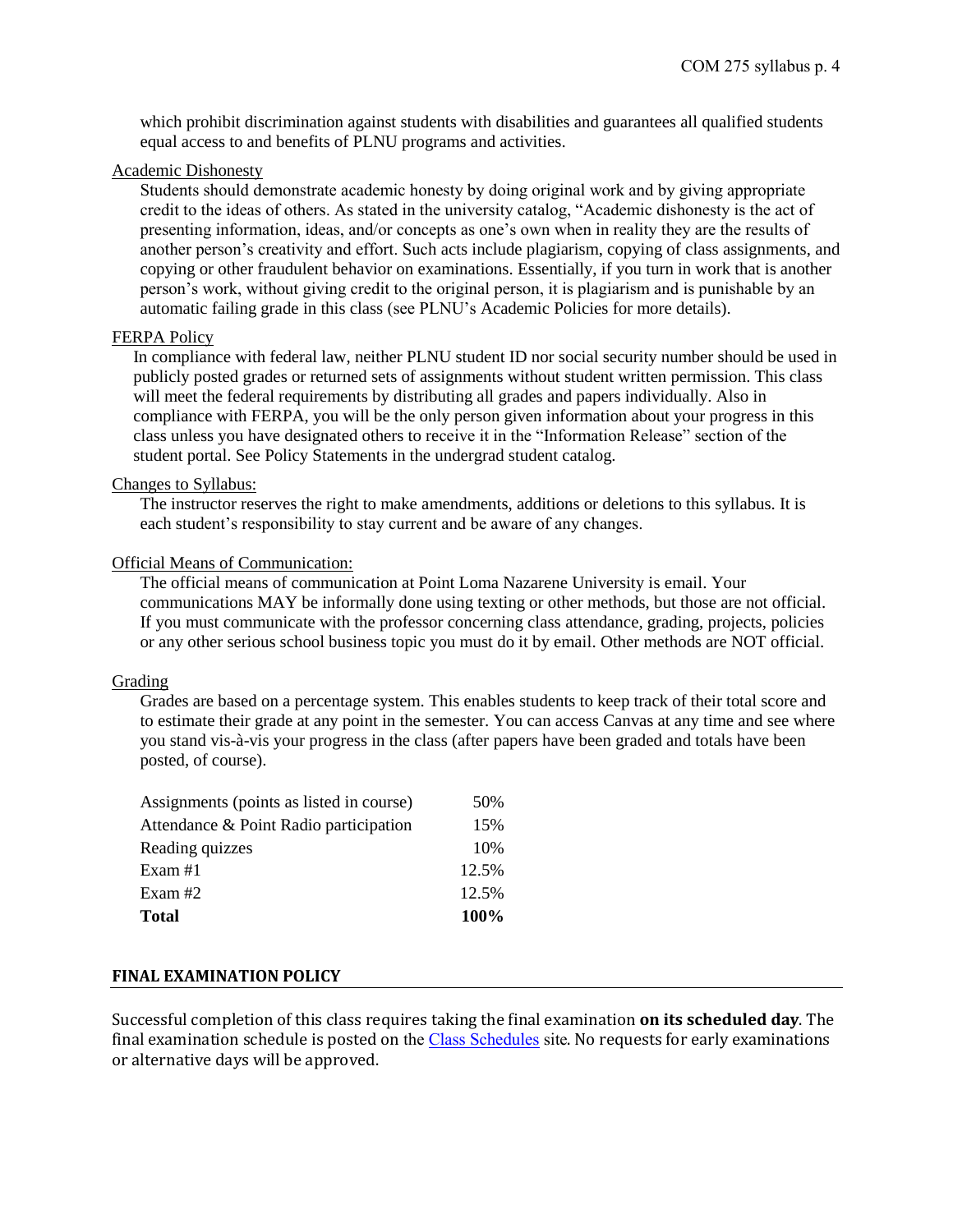## **COPYRIGHT POLICY**

Point Loma Nazarene University, as a non-profit educational institution, is entitled by law to use materials protected by the US Copyright Act for classroom education. Any use of those materials outside the class may violate the law.

# **Course Calendar (as of 1/13/15)**

| $01 -$ Jan 20<br>Topic:<br>Reading:                | Syllabus; Intro to Class; Point Radio orientation<br>None                                                                                                  |
|----------------------------------------------------|------------------------------------------------------------------------------------------------------------------------------------------------------------|
| $02 - Jan 27$<br>Topic:<br>Reading:                | Digital recording and editing; Audition orientation<br>Text chaps. $9 & 12$<br>Point Radio shows start this week                                           |
| $03 - \text{Feb } 3$<br>Topic:<br>Reading:<br>Due: | Writing and producing program promos and commercials<br>Text, pp. 301 – 303 (Characteristics of Sound & Nonverbal Speech)<br>Audition competency (15 pts.) |
| <u>04 – Feb 10</u><br>Topic:<br>Reading:<br>Due:   | Announcing; Characteristics of speech<br>Mlodinow pp. $126 - 133$ (on Reserve in Library)<br>Point Radio program promo (25 pts.)                           |
| <u>05 – Feb 17</u><br>Topic:<br>Reading:<br>Due:   | Consoles, etc.<br>Text chap. 8<br>Commercial script (20 pts.)                                                                                              |
| <u>06 – Feb 24</u><br>Topic:<br>Reading:           | Sound effects<br>Text, pp. $303 - 306$ (Sound Effects)                                                                                                     |
| <u>07 – March 3</u><br>Topic:<br>Due:              | TBD: Field Trip to KOGO?<br>Commercial produced (30 pts.)                                                                                                  |
| <b>Spring Break!</b>                               | Have a great vacation!                                                                                                                                     |
| <u>08 – March 17</u><br>Topic:<br>Due:<br>Reading: | Review for Exam #1 & Sound and Acoustics<br>KOGO Reflection Paper (20 pts.)<br>Chapters 1 thru 4                                                           |